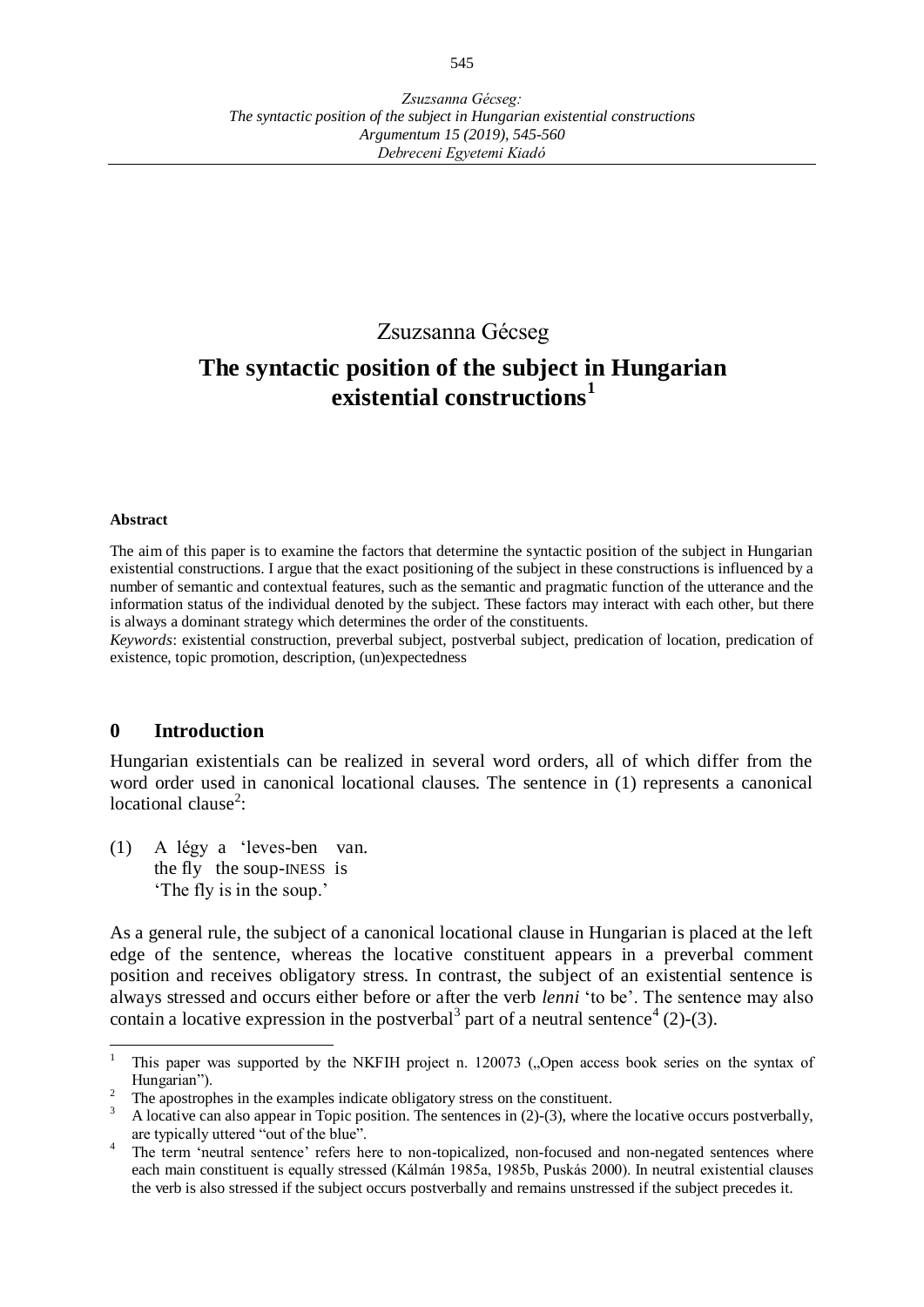- (2) a. Egy 'légy van a 'leves-ben a fly is the soup-INESS b. 'Van egy 'légy a 'leves-ben. is a fly the soup-INESS
- 'There is a fly in the soup.' (3) a. 'Légy van a 'leves-ben.

 fly is the soup-INESS b. 'Van 'légy a 'leves-ben. is fly the soup-INESS 'There are flies in the soup.'

Although the word order variants in (2) and (3) are truth-conditionally equivalent and are often used in the same contexts, the choice between them is not totally free. In fact, (2)a and b can be taken as synonymous, whereas (3)a and b, which contain a determinerless subject, have different meanings, or more precisely, they are associated with different implicatures. On the other hand, unlike in (2), a subject with a determiner cannot always be placed in any of these two syntactic positions: in (4) the only possible variant is the one in which the subject is placed postverbally:

|                                   | $(4)$ a. *Egy 'tó van 'Oroszország-ban, ami |  |  |
|-----------------------------------|---------------------------------------------|--|--|
|                                   | a lake is Russia-INESS which                |  |  |
|                                   | b. 'Van egy 'tó 'Oroszország-ban, ami       |  |  |
|                                   | is a lake Russia-INESS which                |  |  |
| 'There is a lake in Russia which' |                                             |  |  |

The aim of this paper is to examine the factors that determine the syntactic position of the subject in Hungarian existential constructions. It will be demonstrated that the exact positioning of the subject in these constructions is influenced by a number of semantic and contextual features, such as the semantic and pragmatic function of the utterance and the information status of the individual denoted by the subject. These factors may interact with each other, but there is always a dominant strategy which determines the order of the constituents.

The investigations presented in the paper are part of a pilote corpus study. The corpus consists of 205 Hungarian utterances involving existential constructions, built up by means of Google search.

The paper is organized as follows: Section 1 gives an overview of the relevant literature about Hungarian existential constructions. Section 2 focuses on the relationship between the referential properties and the position of the subject in the utterances of the corpus. Section 3 discusses the issue of the syntactic complexity of the subject. Section 4 investigates the semantic and pragmatic properties associated with the two alternative word orders. The paper ends up with a summary of the results and some concluding remarks.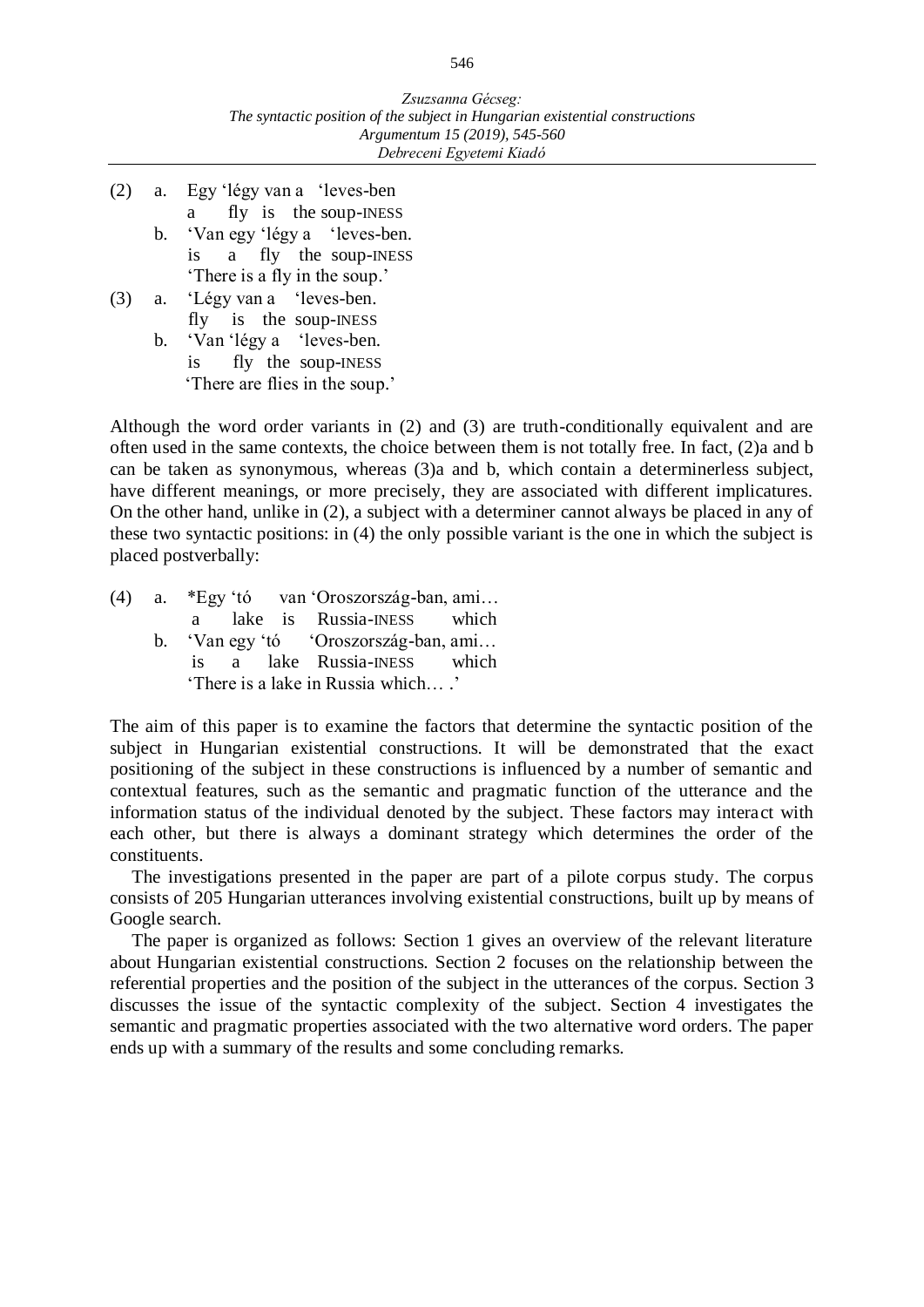#### **1 Approaches to existentials in Hungarian**

The current literature about Hungarian syntax deals with existential constructions basically in connection with what has been termed as the definiteness effect<sup>5</sup> (Szabolcsi 1986, É. Kiss 1995, Kálmán 1995, Maleczki 2008, 2010), and pays only little attention to word order variations. 6

As for the possible syntactic positions of an indefinite subject, a distinction must be made between a bare nominal and an NP with a determiner. The main semantic difference between the two types of NPs is that bare nominals are underspecified for number and behave rather like mass nouns. They are also lower on the referentiality scale than NPs with a determiner and, as such, they usually form a complex predicate with the verb in neutral sentences (Kiefer 1990).

## *1.1 Bare nominal subject*

Views differ considerably as for the basic position of a bare nominal in existential sentences: according to É. Kiss (2002) and Viszket (2004), they always appear preverbally in neutral sentences (5), whereas a postverbal position – together with the focus stress on the verb – indicates a verum focus<sup>7</sup>, and the sentence expresses that there IS (indeed) a certain object at a certain location (6).

- (5) Alma van a kosár-ban. apple is the basket-INESS 'There are apples in the basket.'
- (6) VAN alma a kosár-ban. is apple the basket-INESS 'There ARE (indeed) apples in the basket.'

As Maleczki (1998), Viszket (2004) and Hegedűs (2013) observe, a preverbal determinerless subject cannot appear without a locative in an existential sentence.<sup>8</sup> This is illustrated by the contrast between (7) and (5).

(7) \*Alma van. apple is 'There are apples.'

(i) Gyűlés / gond van. meeting problem is 'There is a meeting/problem.'

These constructions are beyond the scope of the present paper.

 $\overline{a}$ 5 The Definiteness Effect, originally described in connection with the English existential *be* by Milsark (1974, 1977) is a property of certain verbs or constructions requiring an indefinite (or, more precisely, a nonspecific) subject or object argument.

<sup>&</sup>lt;sup>6</sup> For a typological overview of existential sentences, see among others Koch (2012) and Creissels (2014).

The term verum focus was introduced by Höhle (1992) and refers to the emphasizing of the expression of truth of a proposition.

<sup>8</sup> It should be noted, however, that bare nominal subjects denoting events, periods or situations always occur preverbally, without any locative (Maleczki 2010):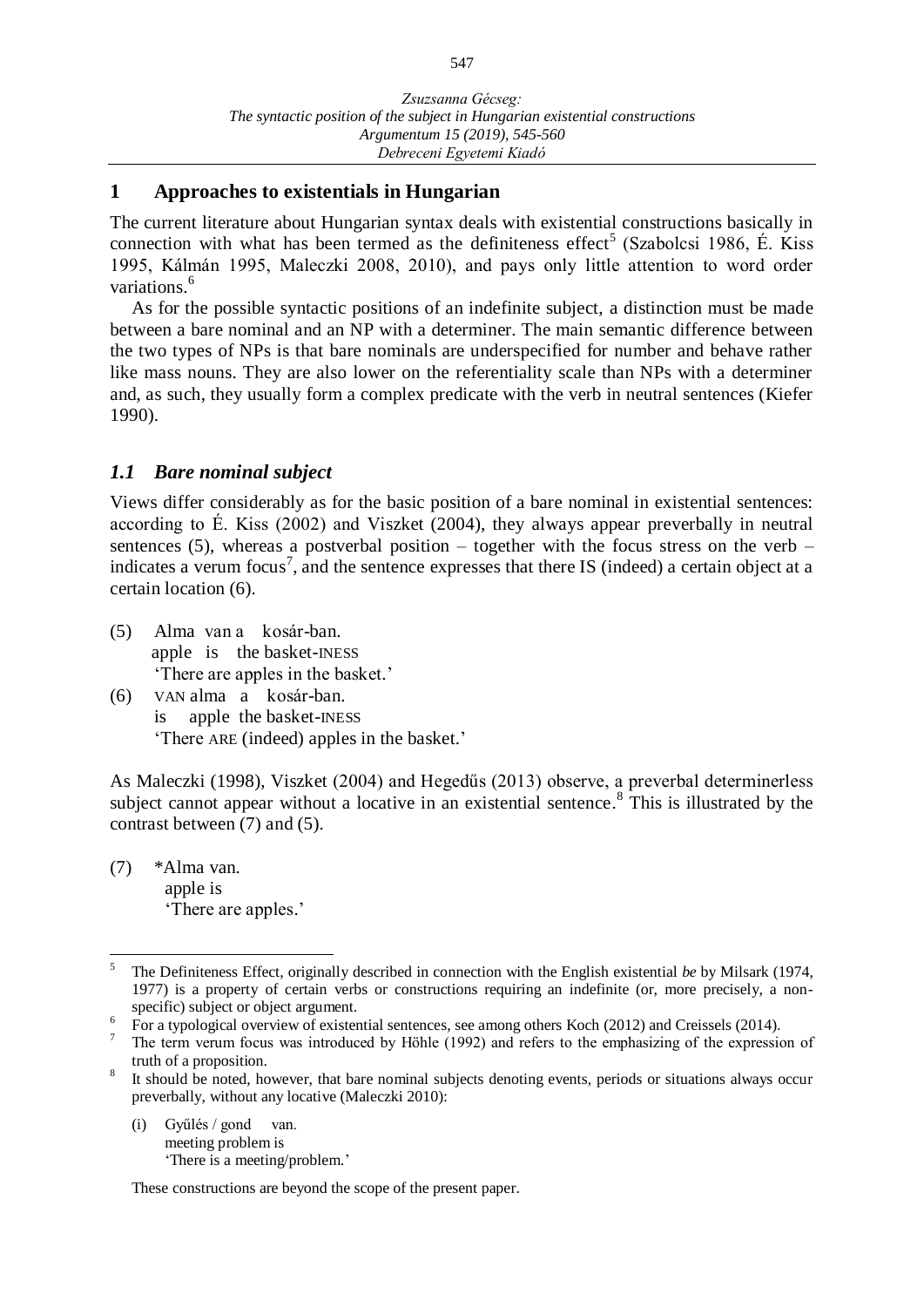In addition, Maleczki (2008) points out that a bare nominal can occur postverbally in neutral sentences, without having a "verum focus" meaning. As she argues, bare nominals denoting physical objects are even more natural in this position than preverbally. Moreover, when a bare nominal appears in a postverbal position, the locative is not necessarily present.

(8) 'Van 'alma (a kosár-ban). is apple the basket-INESS 'There are apples (in the basket).'

According to Hegedűs (2013), a bare nominal may appear postverbally only in "true" existential sentences, in which case the presence of a locative is not obligatory:

(9) Vannak szellemek. (Hegedűs 2013: 52) are ghosts 'There are/exist ghosts.'

On the other hand, Viszket (2004) argues that "true" existential sentences with a bare nominal subject like (9) cannot be taken to be neutral sentences: the verb bears the same focus stress here as in (6), and the postverbal subject is always unstressed. A similar claim is made by Laczkó (2012) who argues that in copular constructions of this type, the copula itself is the first element of the clause and always receives focal stress.

In fact, existentials like (9) usually imply that the existence of the individuals in question is stated as contrary to previous assumptions. This explains the ungrammaticality of (10):

(10) \*Vannak almák. are apples 'There are/exist apples.'

However, my corpus attests that a bare nominal may appear postverbally in a 'true' existential construction, provided that it is modified by a relative clause:

- (11) a. Van ember, aki még soha nem járt a falu-ja határ-á-n kívül. is man who yet never NEG went the village-POSS border-POSS-SUP out-of 'There are people who have never gone beyond the borders of their village.'
	- b. Vannak ember-ek, aki-k még soha nem jár-tak a falu-juk are men who-PL yet never NEG went-3PL the village-POSS.3PL határ-á-n kívül. border- POSS-SUP out-of 'There are people who have never gone beyond the borders of their village.'

## *1.2 Indefinite subject with a determiner*

Most researchers of this issue (for instance, Kálmán 1995, 2001 and Maleczki 2010) agree that the standard position of an indefinite subject with a determiner is after the verb in neutral existential constructions, as illustrated by (12).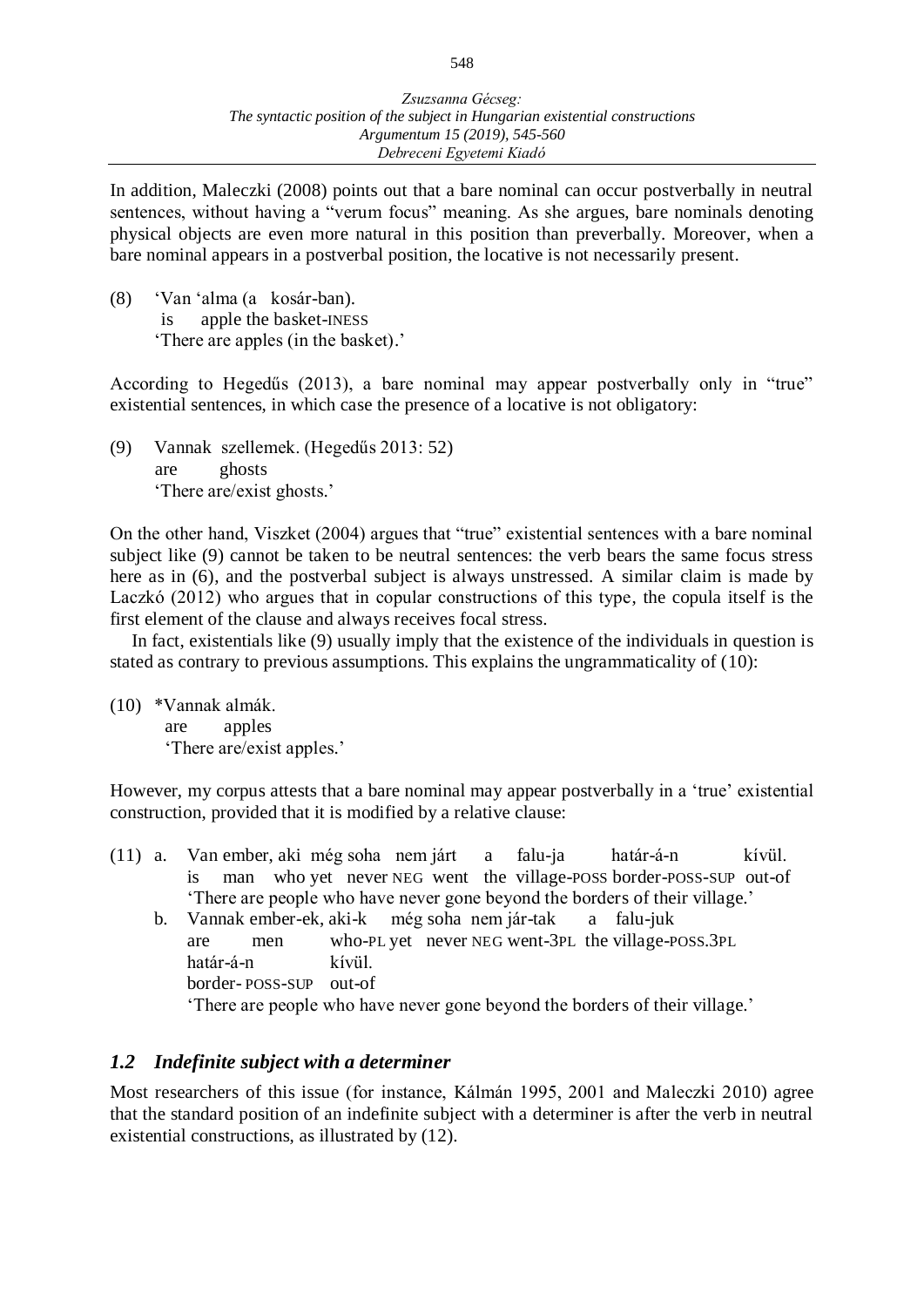(12) Van egy egér az asztal alatt. (Hegedűs 2013: 79) is a mouse the table under 'There is a mouse under the table.'

It is also claimed that when they are placed before the verb, such indefinites are focused and the verb, together with the postverbal material, carries an existential presupposition. Example (13) should, thus, carry the presupposition that something is under the table and the sentence should assert that this thing is a mouse.

(13) Egy egér van az asztal alatt. (Hegedűs 2013: 79) mouse is the table under 'There is a mouse under the table.'

According to Maleczki (2010), sentences like (13) are "non-standard versions of existential sentences" (Maleczki 2010: 51, fn. 11). She considers these existentials as problematic since they can hardly be distinguished from constructions where the subject is focused, although she admits that their intonation may be different from that of a sentence with a focus-ground articulation.

On the other hand, Hegedűs (2013) observes that such sentences with a preverbal subject can also be uttered 'out of the blue', expressing at the same time that the presence of a mouse under the table is a problem for the speaker. In her approach, only verb-initial existentials like (12) express pure existence, whereas an existential like (13) is much more a description of a certain location than a statement about the existence of the referent of the subject.

#### **2 Corpus study: syntactic position and referentiality**

The investigations presented in this paper are based on a small corpus of 205 Hungarian utterances involving neutral existential constructions<sup>10</sup>, built up by means of Google search. I was looking for [subject  $NP + V$ ] and  $[V +$  subject  $NP$ ] strings, such that:

- the subject NP contains the singular indefinite article *egy* and a noun, or consists of a singular bare noun
- the verb is the Singular Present or Past form of the V *lenni* 'to be'

The nominal element of the subject comes from the following list: *ember* 'man', *nő* 'woman', *gyerek* 'child', *kutya* 'dog', *bogár* 'beetle', *fa* 'tree/wood', *virág* 'flower', *lámpa* 'lamp', *asztal* 'table', *üdítő* 'soft drink' *bor* 'wine', *város* 'town', *erdő* 'forest' and *tó* 'lake'.

In more than half of the utterances (62 %) the subject appears in postverbal position, and the subject occurs preverbally in the remaining 38 %. As we saw in Subsection 1.2, an existential sentence containing a preverbal indefinite subject like (13) may be ambiguous between a (contrastively) focused and a neutral, 'out of the blue' reading. I assume that under the contrastive reading the subject fills the structural focus position, whereas under the neutral reading it occurs in verbal modifier (VM) position. The two positions are associated with different prosodic and interpretative properties. Since the analyses presented here are based on a written corpus, I was relying on the contextual properties of the utterances in order to

 $\overline{a}$ 

<sup>9</sup> Viszket (2004) makes the same observation about constructions with "bare N – *van* – locative expression".

<sup>&</sup>lt;sup>10</sup> On the definition of a neutral sentence in Hungarian, see Fn. 3 in Section 0.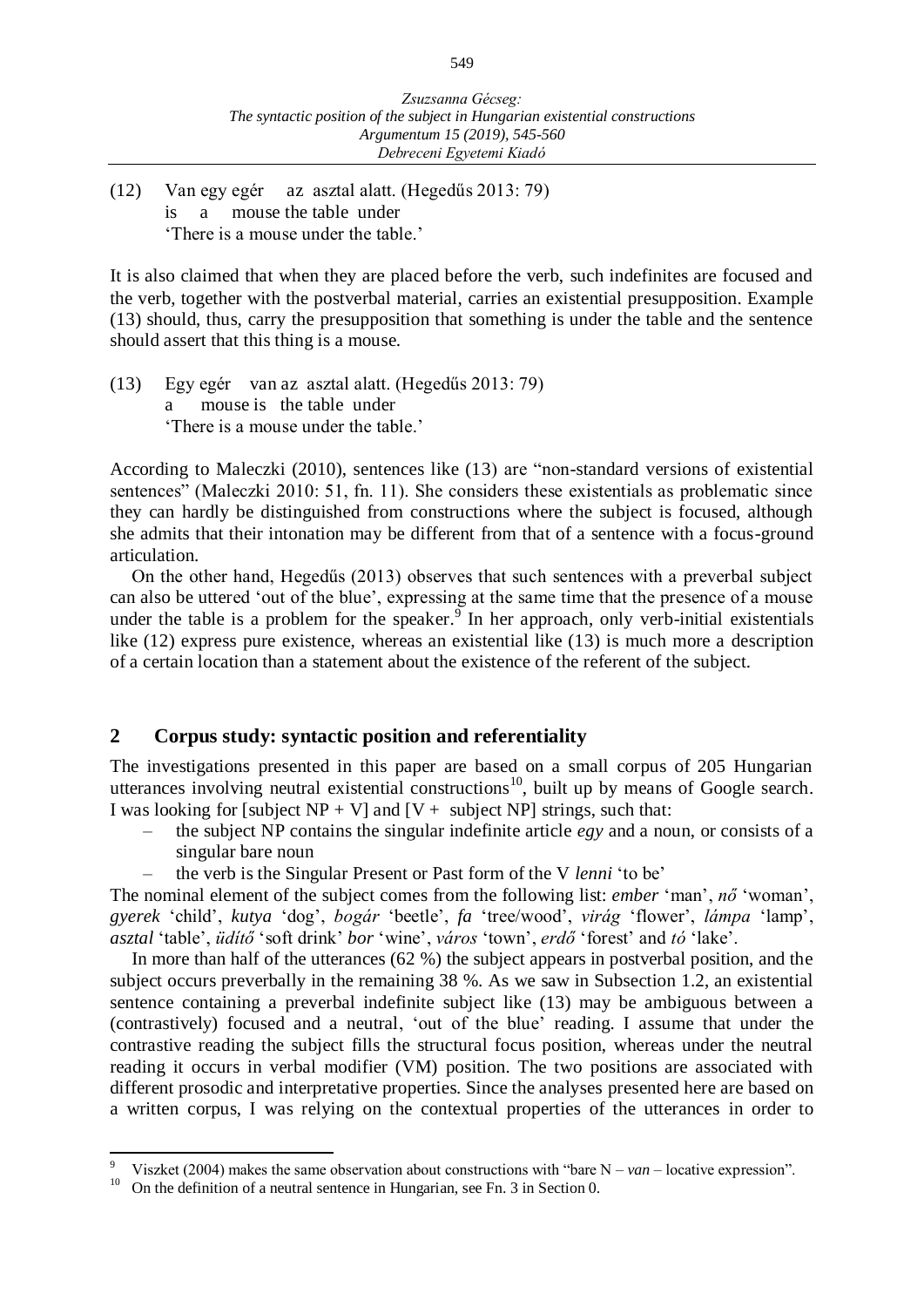eliminate utterances involving a focused subject. The same holds for indefinite subjects with a contrastive topic interpretation that may also precede immediately the verb. Similarly, existential constructions involving a postverbal subject may also contain a focused verb, like in example (9). These constructions were identified on the basis of their contextual properties and eliminated from the corpus, as non neutral existential constructions.

The number of the NPs with a determiner largely exceeds that of the bare nominals: 83% of the utterances contain a subject NP with a determiner and only 17% have a bare nominal subject.

As for the distribution of bare nominals and NPs with a determiner, I found that both types of indefinite appear postverbally more often than preverbally. These data confirm some of the observations found in the current literature on Hungarian (cf. Section 1). Actually, both bare nominals and NPs with a determiner may occur quite naturally in the two comment positions in a neutral sentence, with more or less preference for the postverbal position: 62% of the NPs with a determiner and 68% of the bare nominal subjects follow the verb.

#### **3 Syntactic complexity**

It has often been observed that heavy subjects (in particular, subjects containing an embedded clause) tend to appear postverbally in some languages – this is what we find in a subtype of locative inversion in English, illustrated by (21) below:<sup>11</sup>

(14) With incorporation, and the increased size of the normal establishment came changes which revolutionized office administration. (corpus example from Biber et al. 1999: 913)

Postposition of the subject is often motivated by its status as new information, in conformity with the principle of End-Focus (cf. Quirk et al. 1985). In fact, grammatical complexity can easily be related to the richness of informative content and focused status: as pointed out by Biber et al. (1999), the End-Weight Principle (cf. Quirk et al. 1985) and the End-Focus Principle tend to have convergent effects.

For the purpose of my investigations, I considered as heavy those subjects that contain a clausal element (in particular a relative clause) or coordinated nominals. It should be noted, however, that the preverbal VM (or focus) position in Hungarian is not accessible to clausal elements (É. Kiss 2002). A constituent including a subordinate clause can only be focused by leaving the clausal part of the construction in the postverbal field:

- (15) a. \*EGY HÁZ-AT, AMI-NEK ÖT ABLAK-A VAN lát-ok. a house-ACC that-DAT five window-POSS is see-1SG 'It is A HOUSE THAT HAS FIVE WINDOWS that I see.'
	- b. EGY HÁZ-AT lát-ok, AMI-NEK ÖT ABLAK-A VAN. a house-ACC see-1SG that-DAT five window-POSS is 'Idem.'

My corpus contains relative clauses modifying a preverbal subject (16) as well as those integrated into a postverbal subject (17):

 $11$ <sup>11</sup> For an overview of the interface conditions of the subject's postposition, see, among other works, Lozano & Mendikoetxea (2010).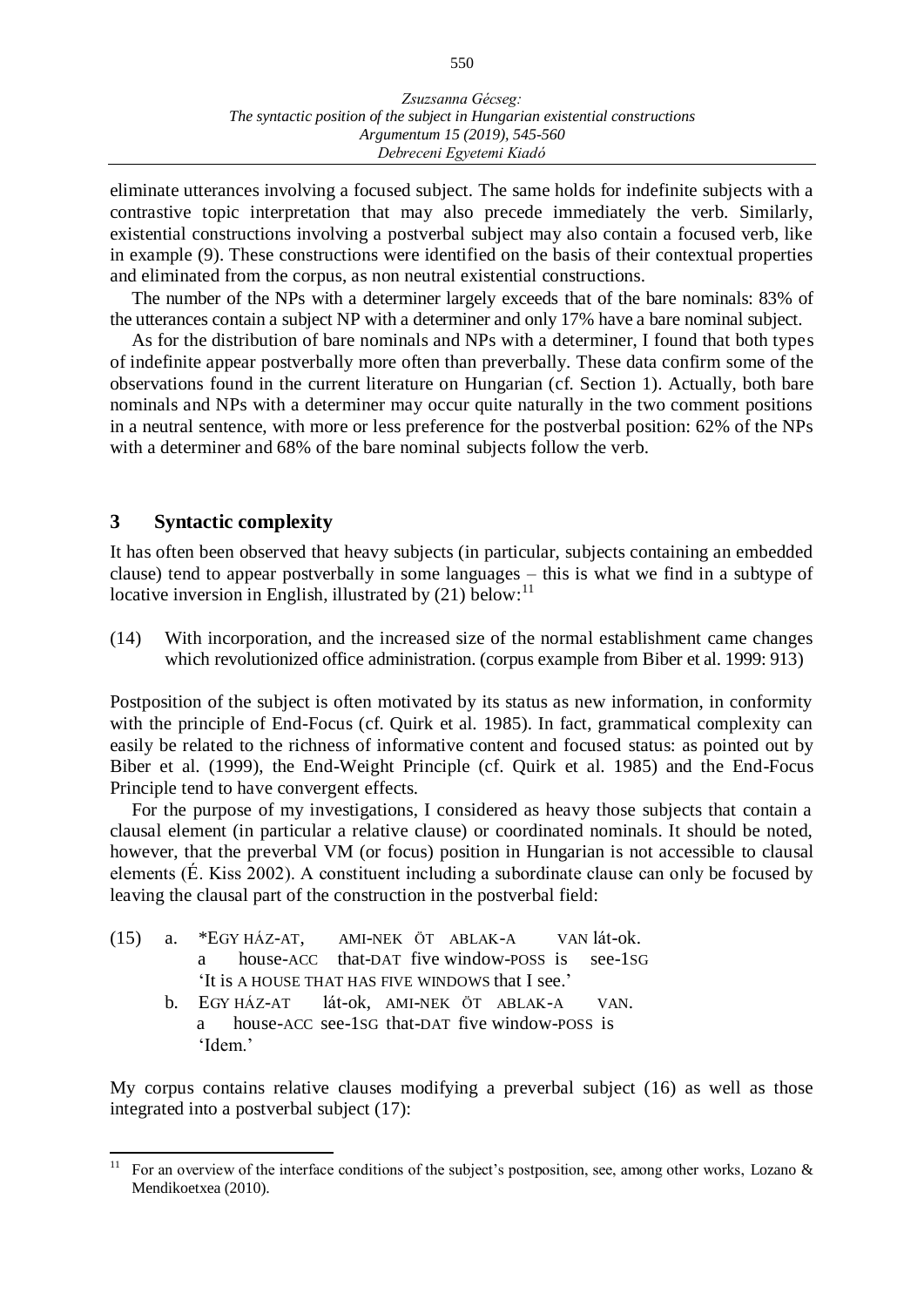- (16) Az épület-ben egy nő volt, aki meghalt a tűz-ben. the building-INESS a woman was who died the fire-INESS 'In the building there was a woman who died in the fire.'
- (17) Oregon-ban van egy tó, ami pont úgy működik, mint otthon a kád-ja. Oregon-INESS is a lake that just so functions like at-home the bathtub-POSS 'In Oregon there is a lake that functions exactly like the bathtub in your home.'

A sentence with a preverbal subject associated with a postverbal relative clause like (16) is always acceptable with the subject placed postverbally, while such a modification of the subject's position is not necessarily possible for sentences with a postverbal subject like (17).

- (16') Az épület-ben volt egy nő, aki meghalt a tűz-ben. the building-INESS was a woman who died the fire-INESS 'In the building there was a woman who died in the fire.'
- (17') \*Oregon-ban egy tó van, ami pont úgy működik, mint otthon a kád-ja. Oregon-INESS a lake is that justso functions like at-home the bathtub-POSS 'In Oregon there is a lake that functions exactly like the bathtub in your home.'

The main semantic difference between sentences with a preverbal subject like (16) and those with a postverbal subject like (17) is that the relative clause in the former is a non-restrictive relative, which is due to the exhaustive reading associated with the indefinite description in preverbal comment position.<sup>12</sup> On the other hand, the most natural reading of the relative in (17) is a restrictive reading, presupposing the existence of several lakes in Oregon.

In many cases, relative clauses associated with a postverbal NP may also have a nonrestrictive interpretation. Example (16') is in fact ambiguous between the two readings: the sentence either means that there were several women in the building and one of them died in the fire or that the only woman present in the building died in the fire.

The reason for the unacceptability of (17') is that it contains necessarily a non-restrictive relative, which is incompatible with our knowledge about the world. The sentence implies in fact that there is nothing but a lake in Oregon,<sup>13</sup> as shown by the contrast between (18) and (19), where the non-restrictive relative clause is elided.

- (18) Az épület-ben egy nő volt. the building-INESS a woman was 'In the building there was a woman.'
- (19) \*Oregon-ban egy tó van. Oregon-INESS a lake is 'In Oregon there is a lake.'

In Hungarian a contrastively focused element is characterized by exhaustive reading, as opposed to elements that follow the verb. This seems to hold for subjects containing an

 $12$ <sup>12</sup> I assume that indefinite NPs in VM position containing a determiner share with NPs in preverbal focus position the property of being interpreted exhaustively in most cases. In fact, (23) is only felicitous if there was only one person in the building.

<sup>&</sup>lt;sup>13</sup> (17') would be acceptable in a context where the subject (or the numeral *egy* 'one' inside the subject) is contrastively focused.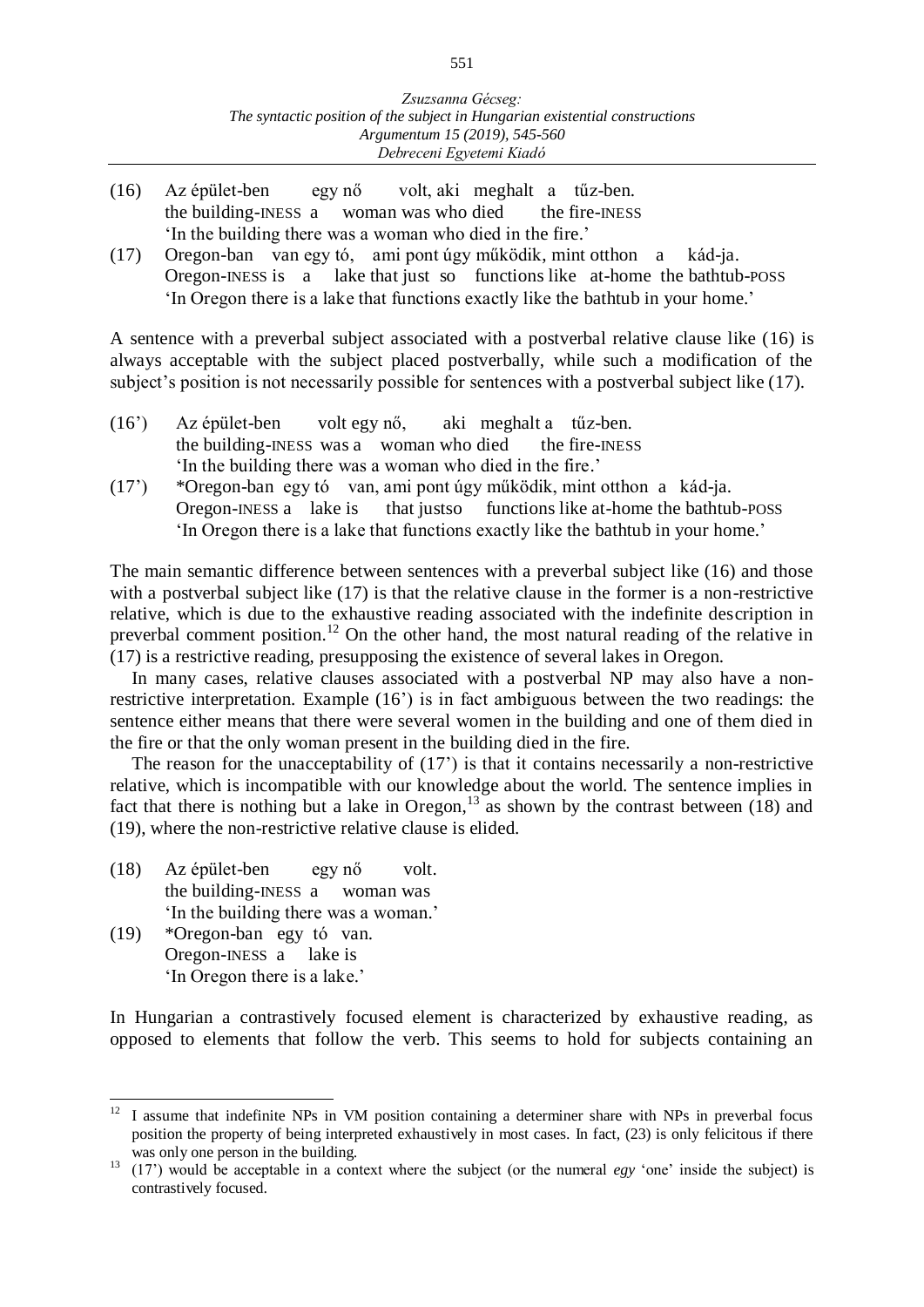enumeration in an existential construction as well. Each of the coordinated preverbal subjects in the corpus expresses an exhaustive enumeration, like in (20):

(20) A bázis konyhá-já-ban hűtött ásványvíz és üdítő van, kávé, tea the base kitchen-POSS-INESS chilled mineral-water and soft-drink is coffee tea igény szerint készít-hető. need accordingly make-can.PART 'In the base's kitchen there is chilled mineral water and soft drinks, and coffee and tea can be made if one wants to.'

The first clause in (20) implies that there is no other drink than mineral water and soft drink in the base's kitchen; this is also confirmed by the second clause that makes explicit the existence of drinks not directly available in the kitchen in question.

A postverbal coordination, on the other hand, expresses an enumeration that is not intended to be exhaustive:

(21) Szomjas vagy? Van üdítő, víz, tej. thirsty are is soft-drink water milk 'Are you thirsty? There are soft drinks, water, and milk.'

Implying an exhaustive enumeration, example (20) may be continued by '*nem, van sör is*" 'no, there is also beer', by means of which the speaker explicitly denies the exhaustivity implicature. In contrast, (21) only admits a positive continuation of the type "*és van sör is*" 'and there is also beer', a statement that does not contradict the affirmation in (21). The same observation can be made about (16), where the only available reading is that there was one person in the building, and it was a woman, as opposed to (16'), which does not exclude the presence of other persons in the building.

As for the distribution of heavy and light subjects in the corpus, coordinated and clausal subjects have a strong tendency to occupy a postverbal position (78% of heavy subjects appear postverbally), whereas light (i.e. non-coordinated and non-clausal) subjects are almost equally distributed between preverbal and postverbal positions (48-52%). The few cases of preverbal heavy subjects are coordinations expressing exhaustive enumeration like the one in the first clause of (20).

#### **4 Semantic and pragmatic properties**

The syntactic position of the subject in Hungarian existential constructions seems to be motivated by semantic and pragmatic factors as well. As we shall see, these factors may interact in the same utterance or may even be in conflict with each other. The result is a certain number of more or less strong tendencies instead of strictly applied rules.

#### *4.1 Location vs. existence*

The utterances of the corpus belong to two basic semantic categories of existential sentences, following the classification established by Koch (2012): predications of existence and predications of location. The first type explicitly asserts the existence of an individual or a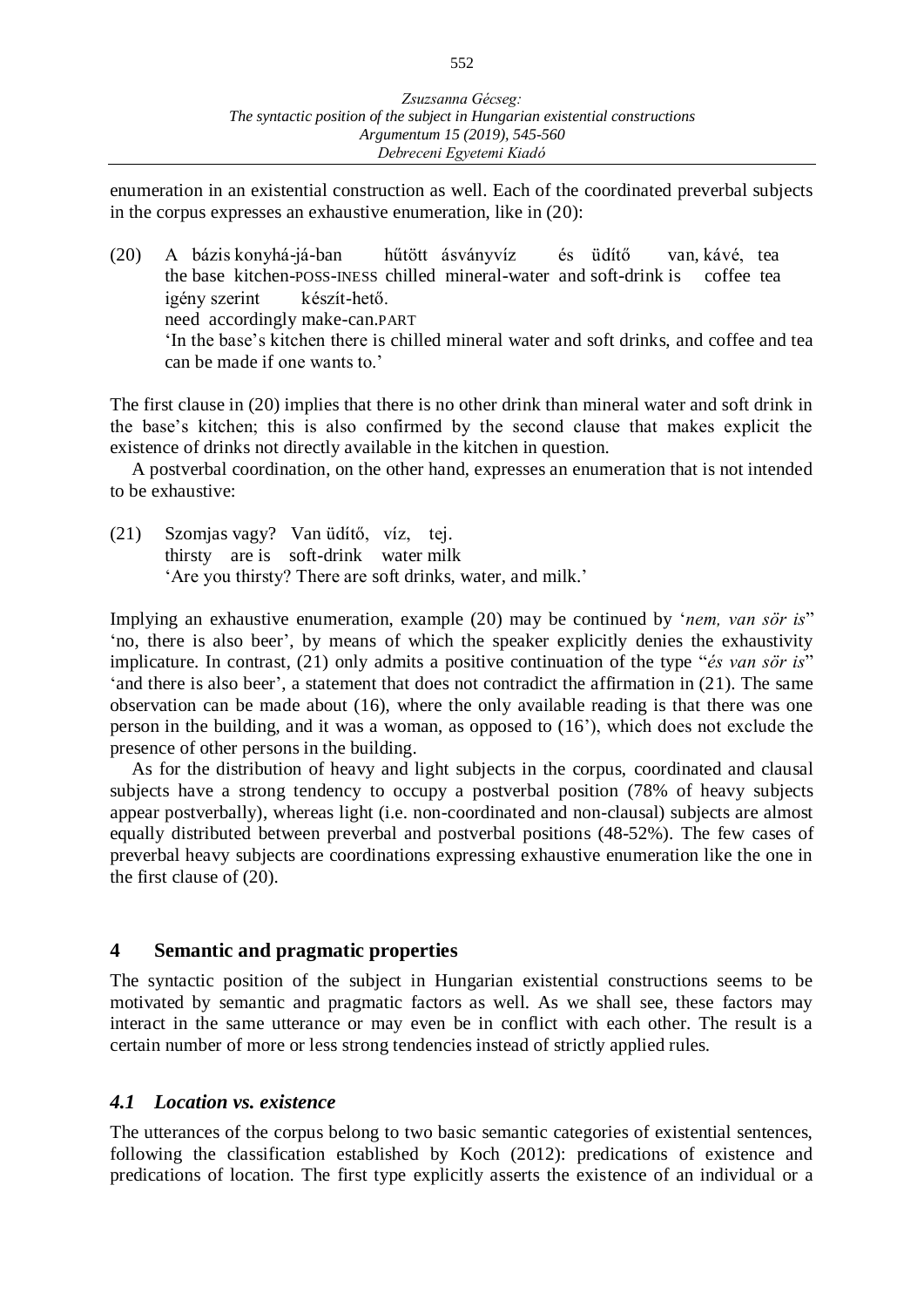class of individuals, whereas the second type serves to localize an individual with respect to a certain location. This basic semantic distinction has its formal correlate related to the syntactic status of the locative constituent: only predications of location need the obligatory presence of such a locative. Predications of existence often lack a locative constituent, or if they have a locative, its presence is optional.

Predications of existence and predications of location are illustrated in (22) and (23), respectively:

| (22) |                                                        |  |  | Volt egy gyermek, aki már régóta betegeskedett. |  |  |
|------|--------------------------------------------------------|--|--|-------------------------------------------------|--|--|
|      | was a child who already for-a-long-time was-sick       |  |  |                                                 |  |  |
|      | 'There was a child who had been sick for a long time.' |  |  |                                                 |  |  |
| (23) | Egy bogár van a fal-on                                 |  |  |                                                 |  |  |

a beetle is the wall-SUP 'There is a beetle on the wall.'

Even though the number of predications of location in the corpus is considerably higher than that of predications of existence, the tendency is straightforward: predications of existence only allow for postverbal subjects in Hungarian, whereas predications of location can occur in any of the syntactic positions authorized for the subjects of existential constructions. In fact, this is what explains the contrast between (16) and (17) in Section 3: the former is a predication of location, asserting the presence of a woman in a house, hence the subject of the construction may appear preverbally as well as postverbally. On the other hand, (17) is a predication of existence, stating the existence of a certain kind of lake in Oregon, and therefore its subject must follow the verb.

The data indicate that there is a partial correlation in Hungarian between the semantic type of existentials and the position of the subject: preverbal subjects always involve predications of location, whereas postverbal subjects are compatible with both types of existential constructions.

#### *4.2 Topic promotion and scene setting*

50% of the corpus data are utterances introducing a new referent that functions as a discourse topic or a spatial frame in the subsequent context. In these cases one of the pragmatic functions – or sometimes the main pragmatic function – of the existential construction is topic promotion or scene setting. Such utterances are typically used at the beginning of a narrative text as a text-opening strategy (25), but a new topic or a new temporal frame may be introduced at other points of a text as well (26)-(27).

- (24) Mélyen a szív-ed-ben egy virág van. S e virág nev-e tisztaság. deeply the heart-POSS.2SG-INESS a flower is and this flower name-POSS purity 'Deep in your heart there is a flower. And the name of this flower is purity.'
- (25) A legenda szerint Silena város-á-nak közel-é-ben volt egy tó, the legend according Silena city-POSS-DAT nearby-POSS-INESS was a lake ab-ban élt egy sárkány. that-INESS lived a dragon 'As the legend says, in the nearby of the city of Silena, there was a lake, and in the lake there lived a dragon.'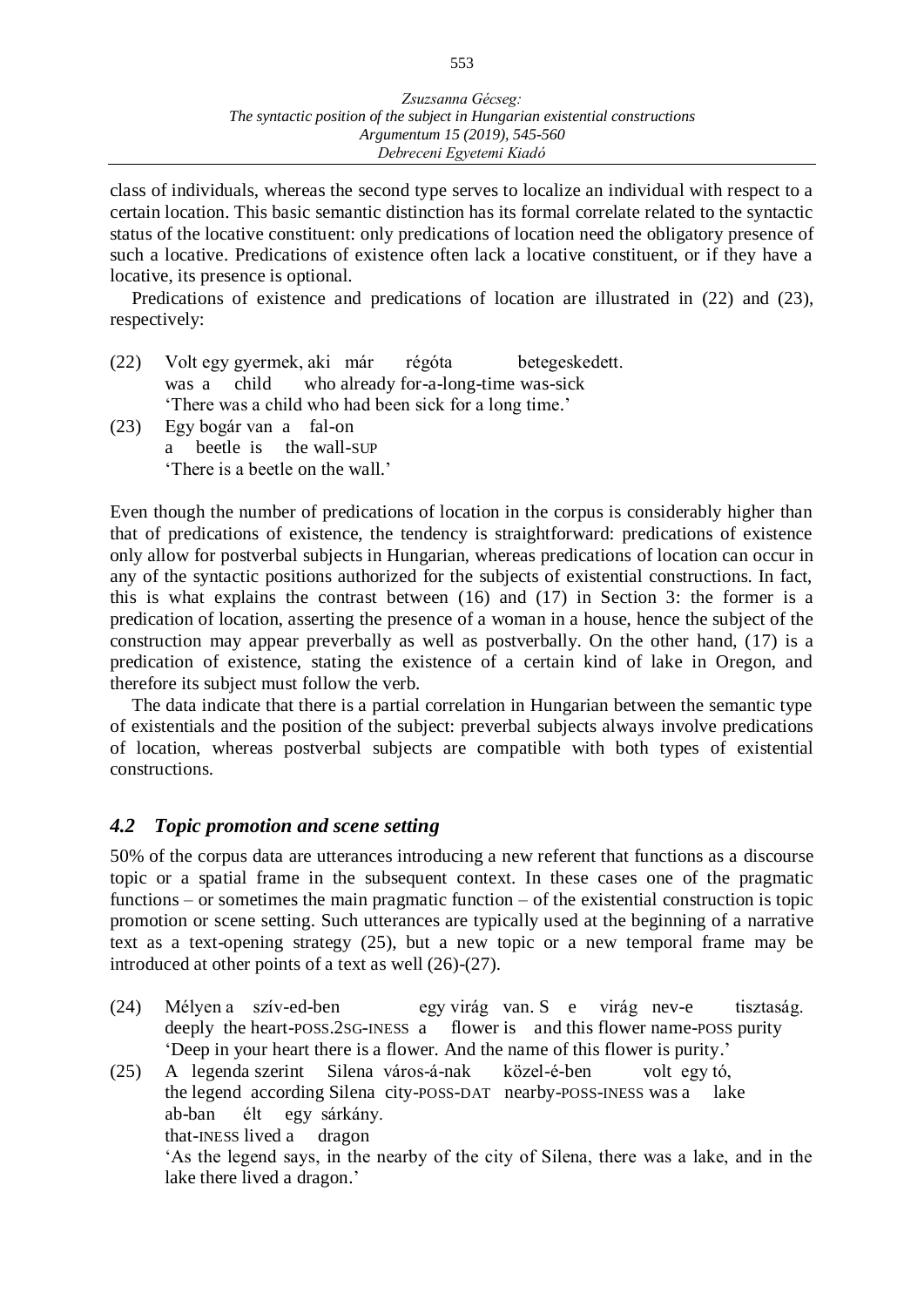- (26) Egy ellenőrzőpont-on volt egy kutya, nyújtotta-m a kez-em hogy a checkpoint-SUP was a dog reached-1SG the hand-POSS.1SG that megszagol-ja és ad-jon jel-et, hogy simogat-hat-om-e. sniff-SUBJ and give-SUBJ sign-ACC that pat-can-1SG 'At a checkpoint there was a dog, I reached my hand out so he could sniff it and give me a sign that I can pat him.'
- (27) Ott közel volt egy tó, ab-ba bele-állítja there close was a lake it-SUBL into-stands 'Close to there, there was a lake, he puts her into it.'

This pragmatic function is mostly characteristic of postverbal indefinite NPs with a determiner (cf. (25-27)): 63 % of the indefinite NPs with a determiner in the corpus introduce a referent functioning as a new topic or a new spatial frame in the next clause and 80% of these NPs appear postverbally in the existential construction. The data indicate no correlation between this pragmatic function and the semantic type of the existential construction: both semantic types can be used to introduce a new topic or a new spatial frame.

The corpus includes a small number of cases where the referent of a preverbal subject becomes the topic of the following utterance or even that of a whole paragraph. It should be noted, however, that in these cases the preverbal placement of the subject is always motivated by a discourse strategy other than topic promotion. This is illustrated by (28), taken from a dialogue, where speaker A wants to draw speaker B's attention to the presence of a dog behind him. Data of this type will be discussed in more detail in Subsection 4.4.

(28) A: Egy kutya van mögött-ed. a dog is behind-2SG 'There is a dog behind you.' B: Hogy néz ki? how looks out 'What does it look like?'

Bare nominals only marginally introduce a new topic, 9% of them can be associated with such a role in the corpus. I found no bare nominal with a frame setting function. Their restricted use can be explained by their low degree of referentiality, hence their unsuitability for introducing discourse referents (Alberti 1998).The topic promoting function of an existential construction with a bare nominal subject is illustrated in (29):

(29) Volt kenyér és cirkusz rogyásig. Aztán a kenyér fogy-ni kezdett (…) was bread and circus abundantly after the bread wane-INF started 'There were bread and circus in abundance. And then the bread started to wane.'

Similarly to what can be observed in (28), where the preverbal placement of the indefinite NP is motivated by a discourse strategy other than topic promotion, the use of a bare nominal construction in (29) is linked to an additional discourse strategy, which should be taken as more relevant than introducing a new topic. I will turn back to this example in Subsection 4.4.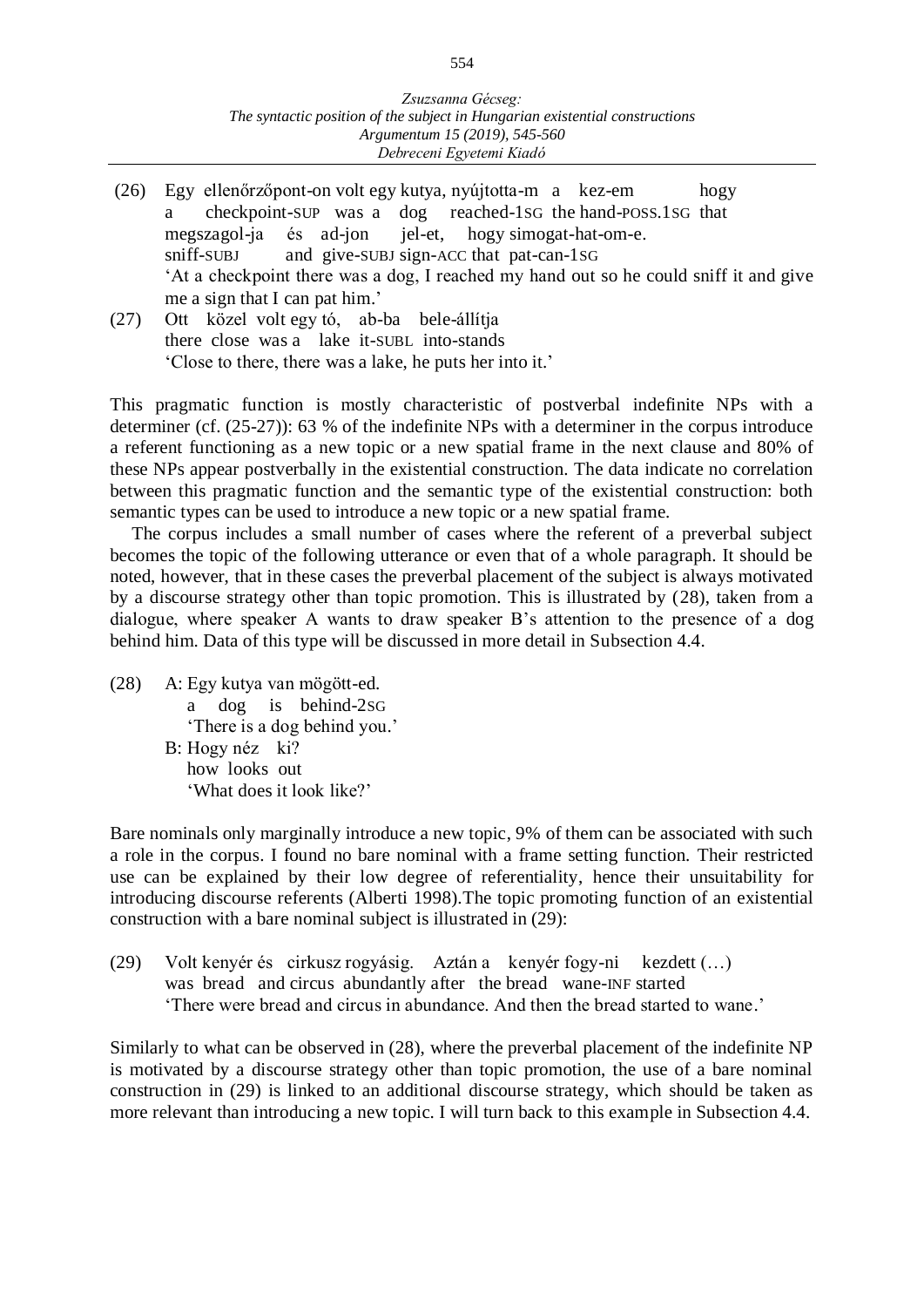#### *4.3 Description*

Another domain of use of existential constructions is the description of objects or individuals present at a certain location, usually serving as a background for the mainstream storyline. Descriptions are typically linked to a previous context and do not introduce a new topic into the discourse, but in some cases the two functions may interact. As they always express a predication about location in the sense of Koch (2012), a locative constituent is always present in these constructions.

In the corpus, 39% of the utterances containing an NP with a determiner and 26% of the utterances involving a bare nominal subject can be characterized by a descriptive function.

- (30) Egy lámpa volt az asztal-on, az asztal pedig a kandalló mellett állt. a lamp was the table-SUP the table and the fireplace beside stood 'There was a lamp on the table, and the table stood next to the fireplace.'
- (31) Nagy előrelépés-t jelent az új iskola. Virág van az ablak-á-ban. great development-ACC means the new school flower is the window-POSS-INESS 'The new school is a great development. There are flowers in the windows.'

Sentence (30) is a typical example of a descriptive text, taken from the Hungarian translation of Victor Hugo's *The Miserables*. At this point in the novel there is a scene with conversation in a dining room, and before going into the details of the conversation, the author describes the background: the objects situated around the participants. The text in (31) comes from a letter reporting the foundation of a new school. The second utterance of the example gives a short description of the school, namely, that the windows are decorated with flowers.

As the corpus data show, the subject in existentials with descriptive function tends to occupy the preverbal VM position if the subject is an NP with a determiner: 75% of these constructions contain a preverbal subject. This is in accordance with the observation that preverbal subjects are always related to predications about locations and the fact that descriptions are instances of predications about locations. As for bare nominal subjects, they are almost equally distributed between preverbal and postverbal position in the corpus. The difference between the two positions has to do with syntactic complexity, on one hand, since all postposed bare nominal subjects are coordinated NPs, and with an expectedness implicature associated with postverbal position, on the other hand. This implicature will be dealt with in the next subsection.

When the subject appears postverbally, the utterance usually contains coordinated subjects in case of NPs with a determiner as well. These utterances describe a place by enumerating the objects that can be found there, like in (32):

(32) A nappali-ban van egy asztal 2 szék-kel, 1 kihúzható kanapé, konyha. the living-room-INESS is a table  $2$  chair-INSTR 1 sofa-bed kitchen 'In the living-room there is a table with two chairs, a sofa-bed, a kitchen.'

#### *4.4 Expected vs. unexpected referent*

In a few cases, the corpus data confirm the observations of Viszket (2004) and Hegedűs (2013) about preverbal subjects in existential constructions, referred to in Subsection 1.2. The corpus includes a subclass of utterances with a subject in VM position implying that the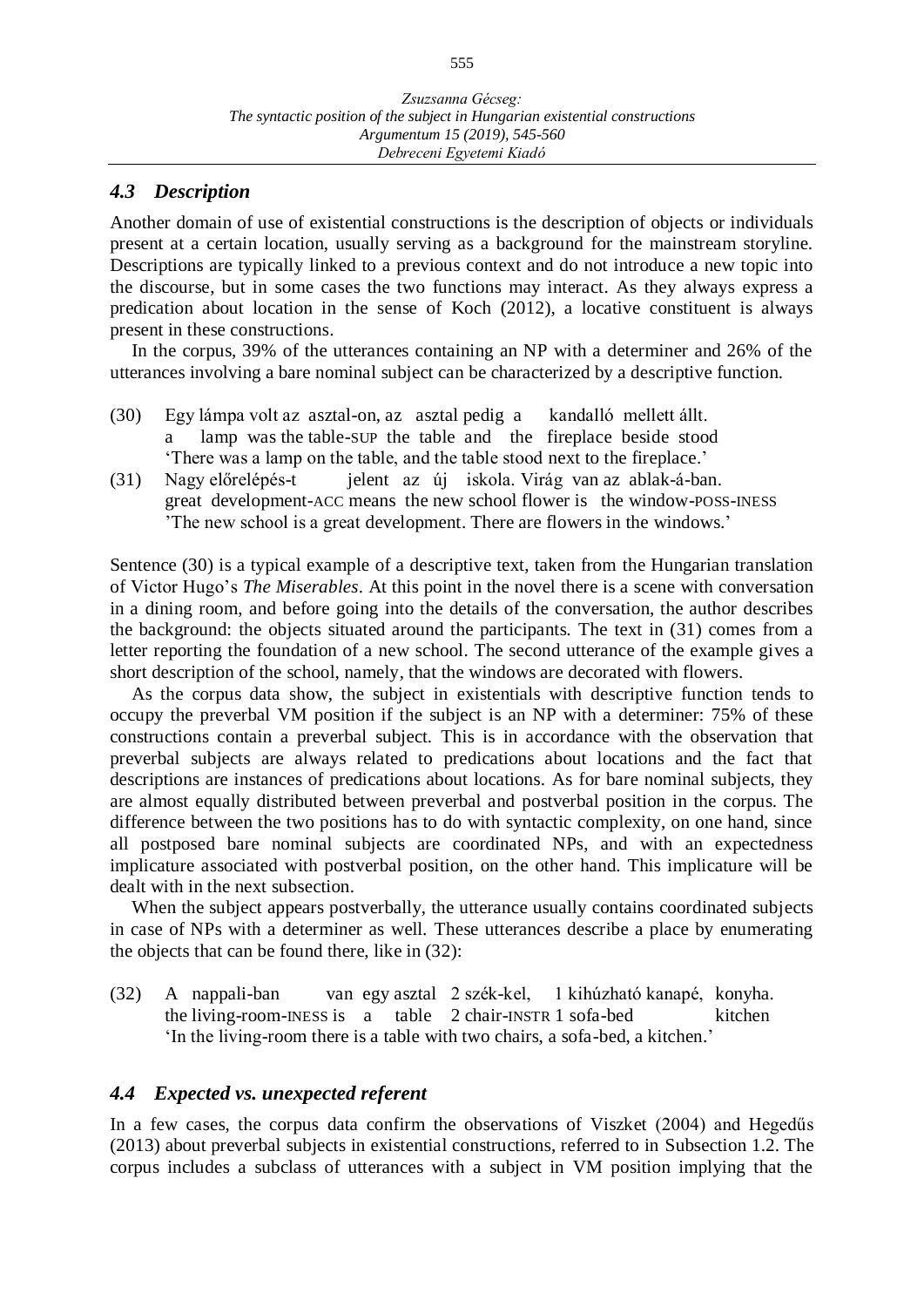presence of the object at a particular location is a problem for the speaker. This can be illustrated by (33), reporting the unusual and annoying presence of a man on a race track. These are typically emphatic statements that do not require any previous context (called *announcements* by Sasse 2006).

(33) Egy ember van a pály-án! a man is the track-SUP 'There is a man on the track!'

I also found utterances expressing such an unusual presence by means of a bare nominal in VM position, like in (34), which is an announcement out of the blue about the fact that the speaker's paprika has insects in it.

(34) Bogár van a házi pirospapriká-m-ban bug is the homemade red-paprika-POSS.1SG-INESS 'There are bugs in my homemade paprika.'

If we place the subject in (33)-(34) after the verb, the resulting strings are (33')-(34') below:

- (33') Van egy ember a pályán.
- (34') ?Van bogár a házi pirospaprikámban.

(33') is perfectly acceptable and can be used with the same implicature as (33), but the sentence may also be interpreted as a neutral statement about the presence of a man at a given place. At the same time,  $(34')$  is odd.<sup>14</sup> The only acceptable reading for  $(34')$  requires contrastive stress on the verb with each element of the postverbal material unstressed, where the sentence means that (in conformity with or, contrary to previous assumptions,) there ARE indeed bugs in the speaker's homemade paprika. If the sentence is uttered with a neutral prosody (i.e. with the same stress on the verb and the postverbal elements), the presence of the insects in the red paprika is presented as a positive, expected situation for the speaker<sup>15</sup>. The oddity of the example comes from the fact that this positive character conflicts with the participants' knowledge about the world: to our knowledge, there is no situation compatible with such an interpretation.

My corpus contains a number of examples of postverbal bare nominals characterized by the implicature that the presence – more precisely, the availability – of an object at a given location is favorable, and in conformity with the expectations:

(35) De addig is szolgál-já-tok ki magatok-at, van üdítő a hűtő-ben*,* but until-then also serve-IMP-2PL PERF yourself-ACC is soft-drink the fridge-INESS meg van ám kaja is, ha éhes-ek vagy-tok. and is but grub also if hungry-PL be-2PL 'But in the meantime, help yourself, there are soft drinks in the fridge, and there is also grub, if you are hungry.'

 $\overline{a}$ <sup>14</sup> Note that the acceptability of  $(34')$  considerably improves if the subject contains a determiner.<br><sup>15</sup> Compare this interpretation with that of the second clause in  $(35)$  which is perfectly natural

<sup>15</sup> Compare this interpretation with that of the second clause in (35), which is perfectly natural if uttered with the same stress on the verb *van* and the postverbal consitutents.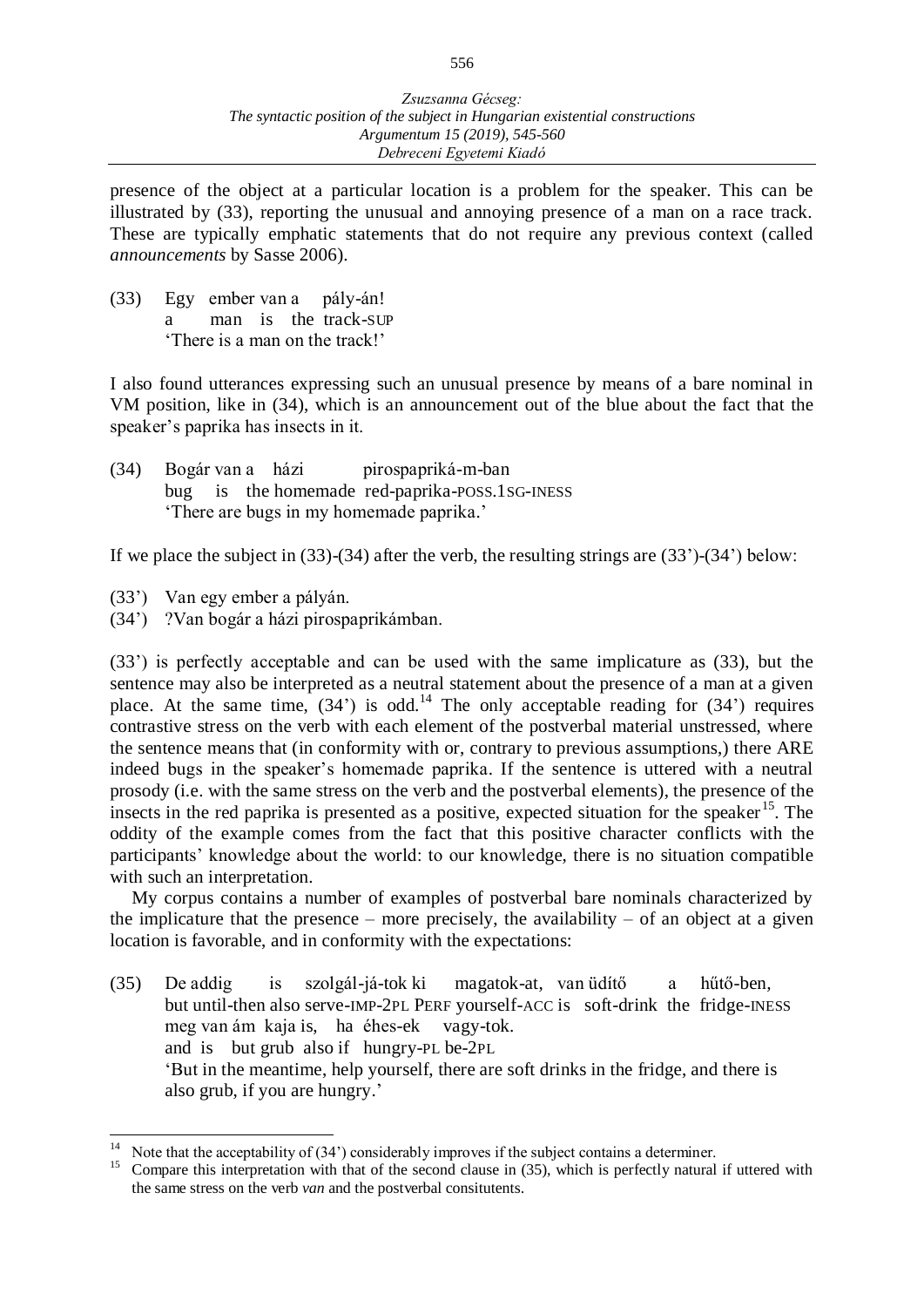(36) Szegény-ek voltak, de szerint-ük nekik minden-ük meg-volt, poor-PL were but according-3PL they.DAT everything-POSS.3PL PERF-was hiszen volt kenyér az asztal-on és az-t mindig volt ki-vel megoszta-ni. since was bread the table-SUP and that-ACC always was who-INSTR share-INF 'They were poor people, but they thought they had everything they needed, since there was bread on the table and they always had somebody to share it with.'

If we modify the subject's position in the existential clause in (35) and (36) and place it into preverbal position, the expectedness implicature is absent, and the word order variants in (35') and (35') express either neutral descriptions or, more likely, the announcement of an unusual situation. Obviously, such an interpretation is rather incompatible with the original context of the utterances.

- (35')  $(\dots)$  üdítő van a hűtő-ben,  $(\dots)$ soft-drink is the fridge-INESS (36') (…) kenyér volt az asztal-on (…)
- bread was the table-SUP

Example (29), discussed in Subsection 4.2 and repeated here as (37), reflects the same discourse strategy. The first utterance of the text expresses the availability of bread and circus for people, rather than their existence or presence at a certain location.

(37) Volt kenyér és cirkusz rogyásig. Aztán a kenyér fogy-ni kezdett (…) was bread and circus abundantly after the bread wane-INF started 'There were bread and circus in abundance. And then the bread started to wane.'

This example also shows that in utterances of this type the locative constituent is optional; constructions expressing availability are actually instances of predications of existence, which explains the fact that they are restricted to sentences with a postverbal subject.

If the assumption about the expected nature is often coupled with a positive connotation, in some cases expectedness is reduced to the neutral assumption that the presence of the object in question is somewhat stereotypical in that situation:

(38) A ház-nál van kutya és macska is. Le-tehet-em a fű-be a the house-ADESS is dog and cat also down-put-may.1SG the grass-ILLAT the tengerimalac-ai-m-at? guinea-pig-PL-POSS.1SG-ACC 'At the house there are dogs and also cats. May I put my guineapigs onto the grass?'

The corpus data show that the unexpectedness implicature is mostly associated with preverbal, and expectedness implicature with postverbal position for the subject. The (un)expectedness feature is mostly relevant for bare nominals: 68% of all bare nominals occur in postverbal position, and 80% of them are characterized by the expectedness implicature. Preverbal position is incompatible with expectedness: no preverbal subject in the corpus is characterized by this implicature.

My corpus does not confirm the observations of Hegedűs (2013) that a preverbal NP with a determiner typically expresses that the presence of something or somebody at a particular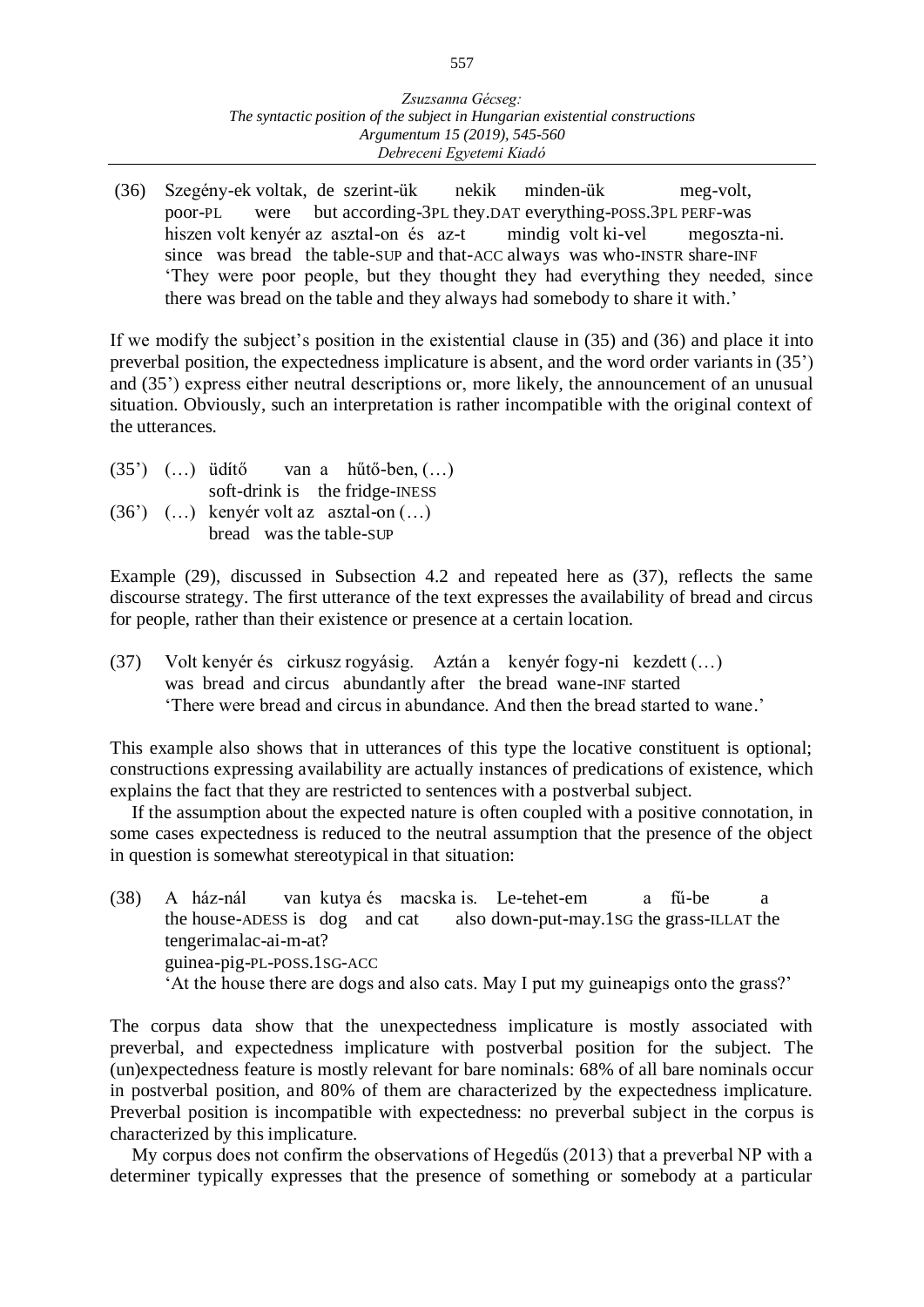location is a problem for the speaker. Instead, the most characteristic pragmatic function of this type of NPs seems to be the descriptive function.

#### **5 Summary and conclusion**

The corpus data show that the choice between an existential construction with a preverbal or postverbal subject in Hungarian is constrained by a number of semantic and pragmatic factors. These factors may interact or enter into conflict with each other but in most cases there is a leading function determining the exact position of the subject. Table 1 summarizes the main semantic and pragmatic properties of existential constructions related to the preverbal and postverbal position of the subject.

| Preverbal subject                 | Postverbal subject                   |  |  |
|-----------------------------------|--------------------------------------|--|--|
| predication of location           | predication of existence / location  |  |  |
| exhaustive enumeration            | non-exhaustive enumeration           |  |  |
|                                   | introduction of a new topic or a new |  |  |
|                                   | frame                                |  |  |
| description                       | description                          |  |  |
| announcement: unexpected referent | expected / available referent        |  |  |

*Table 1. Semantic/pragmatic properties and syntactic position of the subject*

Preverbal subjects only occur in predications about locations. This explains the obligatory presence of a locative in these constructions. Coordinated preverbal subjects perform an exhaustive enumeration, a property that they share with preverbal narrow foci. They are only marginally used to introduce a new topic or a new frame – such a use can be considered as a contextual effect of more relevant functions like descriptive or announciative function. In the latter case, the utterance usually expresses that the presence of an individual is unexpected or even a problem for the speaker.

Existential constructions with a postverbal subject are less restricted with respect to their semantic or pragmatic function – in this sense they can be taken as the unmarked type of existential constructions. In case of coordinated subjects, they perform an enumeration that is not intended to be exhaustive – this is a common property of postverbal constituents in Hungarian. Since their subject is oriented towards the right context, they are typically used to introduce a new topic or a new frame into the discourse. This function may sometimes be paired with a descriptive or an announciative function.

There is an important difference between existentials with preverbal and postverbal subjects that concerns their information status. Whereas a preverbal subject always denotes a discourse-new referent, postverbal subjects often carry the implicature that the existence or the presence of their referent at a given location is predictable or stereotypical, in other words, available to the discourse participants.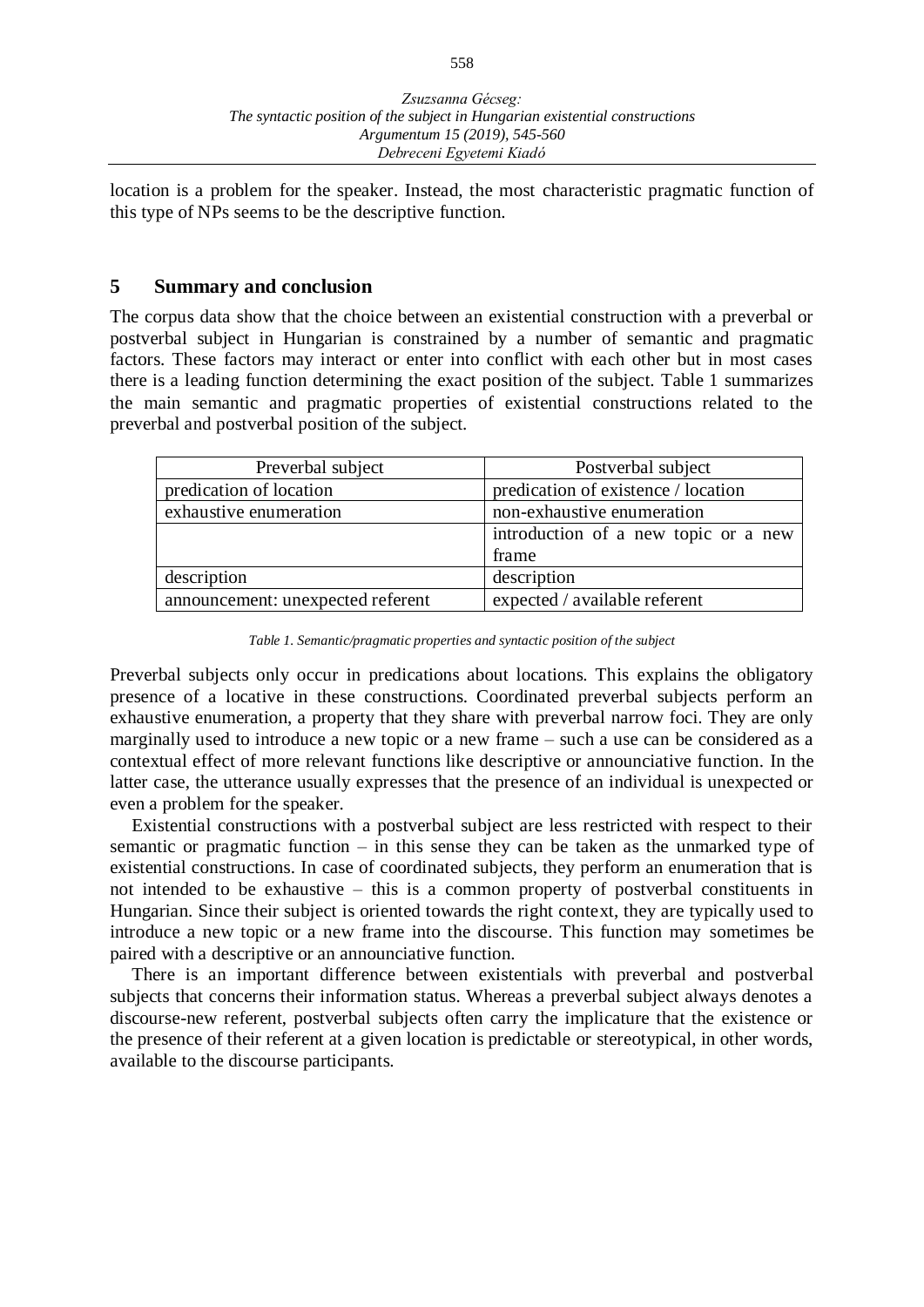#### **References**

- Alberti, Gábor (1998): Restrictions on the degree of referentiality of arguments in Hungarian sentences. *Acta Linguistica Hungarica* 44.3-4, 341-362.
- Biber, Douglas, Johansson, Stig, Leech, Geoffrey, Conrad, Susan, & Finegan, Edward (1999): *Longman grammar of spoken and written English*. Harlow: Pearson Education Limited.
- Creissels, Denis (2014): Existential predication in typological perspective. MS, University of Lyon; http://www.deniscreissels.fr/public/Creissels-Exist.Pred.pdf
- É. Kiss, Katalin (1995): Definiteness effect revisited. In: Kenesei, I. (ed.): *Approaches to Hungarian* Vol 5. Szeged: JATE Press, 63-88.
- É. Kiss, Katalin (2002): *The Syntax of Hungarian*. Cambridge (MA): Cambridge University Press.
- Hegedűs, Veronika (2013): *Non-verbal predicates and predicate movement in Hungarian*. PhD-thesis. Tilburg University
- Höhle, Timan (1992): Über Verum-Fokus im Deutschchen. *Informationsstruktur und Grammatik* 4, 112-142.
- Kálmán, László (1985a): Word order in neutral sentences. In: Kenesei, I. (ed.): *Approaches to Hungarian* Vol 1. Szeged: JATE Press, 13-23.
- Kálmán, László (1985b): Word order in non-neutral sentences. In: Kenesei, I. (ed.): *Approaches to Hungarian* Vol 1. Szeged: JATE Press, 25-37.
- Kálmán, László (1995): "Definiteness effect verbs in Hungarian". In: Kenesei, I. (ed.), *Approaches to Hungarian* Vol 5. Szeged: JATE Press, 221-242.
- Kálmán, László (2001): *Magyar leíró nyelvtan. Mondattan 1.* Budapest: Tinta Könyvkiadó.
- Kiefer, Ferenc (1990): Noun incorporation in Hungarian. *Acta Linguistica Hungarica* 40, 149-179.
- Koch, Peter (2012): Location, existence and possession: A constructional-typological exploration. *Linguistics* 50.3, 533-603.
- Laczkó, Tibor (2012): On the (un)bearable lightness of being an LFG style copula in Hungarian. In: Butt, M., King, T. H. (eds.): *Proceedings of the LFG12 Conference*, CSLI Publications, 341-361.
	- http://web.stanford.edu/group/cslipublications/cslipublications/LFG/17/lfg12.pdf
- Lozano, Cristóbal & Mendikoetxea, Amaya (2010): Interface conditions on postverbal subjects: A corpus study of L2 English. *Bilingualism: Language and cognition* 13(4), 475- 497.
- Maleczki, Márta (1998): A határozatlan alanyok különféle értelmezései a magyar semleges mondatokban. In: Büky, L., Maleczki, M. (eds.): *A mai magyar nyelv leírásának újabb módszerei III*. Szeged: JATE, 261-280.
- Maleczki, Márta (2008): Határozatlan argumentumok. In: Kiefer, F. (ed.): *Strukturális magyar nyelvtan 4. A szótár szerkezete*. Budapest: Akadémiai Kiadó, 129-184.
- Maleczki, Márta (2010): On the definiteness effect in existential sentences: Data and theories. In: Bibok, K. & Nemeth. T., E. (eds.): *The role of data at the semantics-pragmatics interface*. Berlin/New York: Mouton de Gruyter, 25-56.
- Milsark, Gary (1974): *Existential sentences in English*. PhD Dissertation. MIT.
- Milsark, Gary (1977): Toward an explanation of certain peculiarities of the existential construction in English. *Linguistic Analysis* 3, 1-29.
- Puskas, Genoveva (2000): *Word Order in Hungarian: the Syntax of A'-positions*. Amsterdam & Philadelphia: John Benjamins.